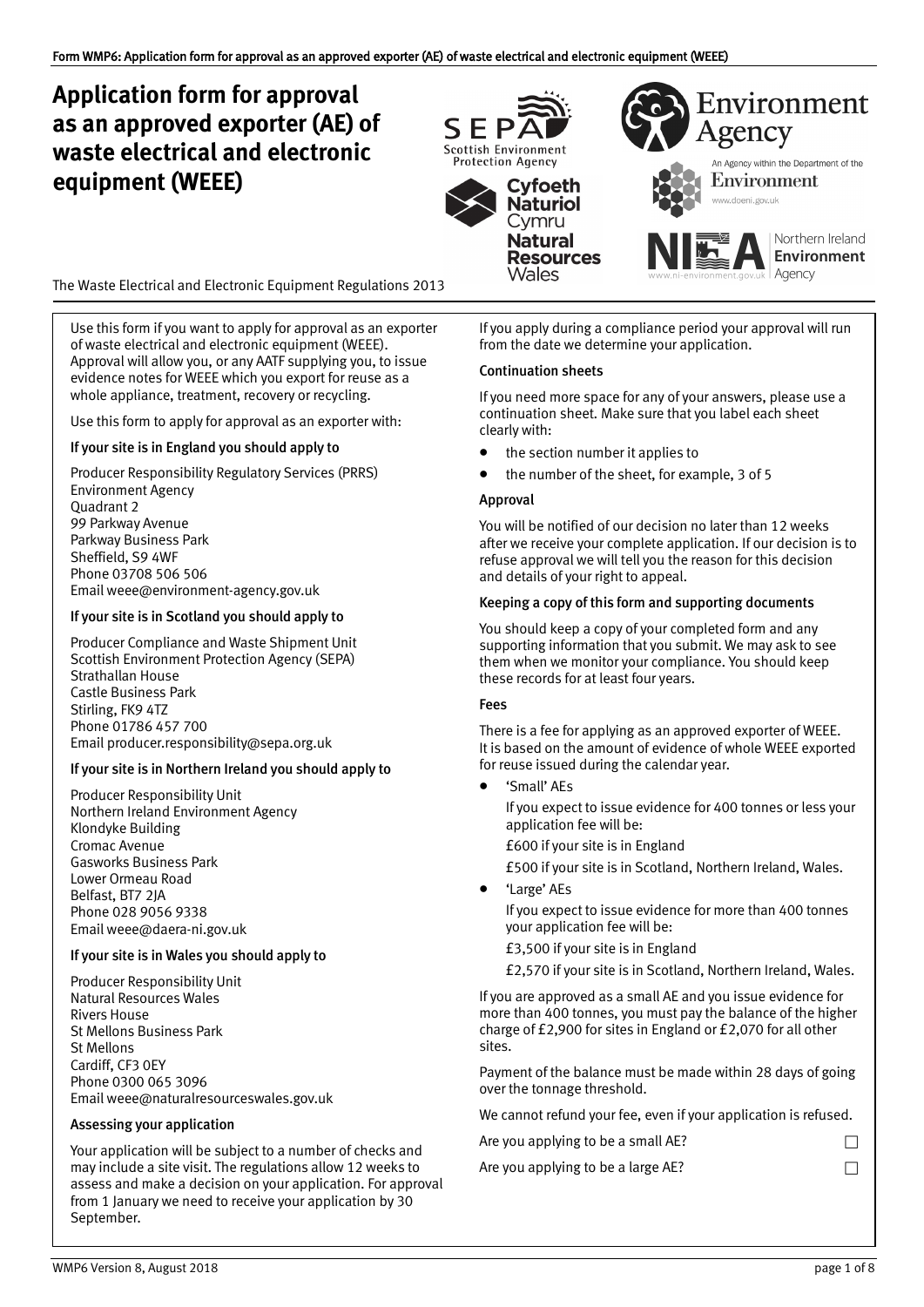## Form WMP6: Application form for approval as an approved exporter (AE) of waste electrical and electronic equipment (WEEE)

| Proof of payment                                                                                                                                                                                                              | Part B                                                                                                                                                                                                                        |
|-------------------------------------------------------------------------------------------------------------------------------------------------------------------------------------------------------------------------------|-------------------------------------------------------------------------------------------------------------------------------------------------------------------------------------------------------------------------------|
| Please confirm your method of payment:                                                                                                                                                                                        | Environmental registrations and data management<br>3<br>Sampling and inspection plan<br>4                                                                                                                                     |
| Cheque                                                                                                                                                                                                                        | Part C                                                                                                                                                                                                                        |
| <b>BACS</b>                                                                                                                                                                                                                   | 5.<br>How many overseas treatment, recovery and recycling sites<br>will you be exporting to?                                                                                                                                  |
| Credit/debit card                                                                                                                                                                                                             | Use of overseas site<br>6                                                                                                                                                                                                     |
| If you have paid by BACS or credit/debit card you will need to<br>provide a remittance/receipt with your application as proof of                                                                                              | <b>Description of WEEE exported</b><br>7<br>Description of treatment, recovery and recycling<br>8                                                                                                                             |
| payment.                                                                                                                                                                                                                      | Load rejection<br>9                                                                                                                                                                                                           |
| Contents                                                                                                                                                                                                                      | Part D<br>10 Checklist                                                                                                                                                                                                        |
| Part A                                                                                                                                                                                                                        | 11 Previous convictions                                                                                                                                                                                                       |
| The applicant<br>1                                                                                                                                                                                                            | 12 Privacy notice<br>13 Declaration                                                                                                                                                                                           |
| <b>Contact details</b><br>2                                                                                                                                                                                                   | 14 What happens next                                                                                                                                                                                                          |
| Part A                                                                                                                                                                                                                        | The applicant, continued<br>$\mathbf{1}$                                                                                                                                                                                      |
| The applicant<br>1                                                                                                                                                                                                            | 1.4 Registered office                                                                                                                                                                                                         |
| 1.1 What is your status?                                                                                                                                                                                                      | Full address of registered office if different from 1.3                                                                                                                                                                       |
| Corporate body<br>$\Box$                                                                                                                                                                                                      |                                                                                                                                                                                                                               |
| Please go to section 1.2.                                                                                                                                                                                                     |                                                                                                                                                                                                                               |
| Partnership<br>$\Box$<br>Please go to section 1.6.                                                                                                                                                                            |                                                                                                                                                                                                                               |
| Where not a body registered in the UK, including an                                                                                                                                                                           |                                                                                                                                                                                                                               |
| individual or sole trader<br>$\Box$                                                                                                                                                                                           | Postcode                                                                                                                                                                                                                      |
| Please go to section 1.9.                                                                                                                                                                                                     | Contact numbers, please include the area code                                                                                                                                                                                 |
| 1.2 Corporate bodies                                                                                                                                                                                                          | Phone                                                                                                                                                                                                                         |
| Please give the following information:                                                                                                                                                                                        | Fax                                                                                                                                                                                                                           |
| Full company name                                                                                                                                                                                                             | Email                                                                                                                                                                                                                         |
|                                                                                                                                                                                                                               |                                                                                                                                                                                                                               |
| Former company name (if any)                                                                                                                                                                                                  | 1.5 Please supply a copy of your company registration<br>document                                                                                                                                                             |
| 1.3 Business address                                                                                                                                                                                                          | Document attached<br>$\mathsf{L}$                                                                                                                                                                                             |
| <u> 1989 - Johann Barn, amerikan besteman besteman besteman besteman besteman besteman besteman besteman bestema</u>                                                                                                          | 1.6 Partnerships                                                                                                                                                                                                              |
| and the control of the control of the control of the control of the control of the control of the control of the                                                                                                              | Please give the following details:                                                                                                                                                                                            |
|                                                                                                                                                                                                                               | Trading or business name of partnership (if there is one)                                                                                                                                                                     |
|                                                                                                                                                                                                                               |                                                                                                                                                                                                                               |
| Postcode                                                                                                                                                                                                                      | <b>Business address</b>                                                                                                                                                                                                       |
| Contact numbers, please include the area code                                                                                                                                                                                 | <u> 1989 - Johann Stoff, deutscher Stoffen und der Stoffen und der Stoffen und der Stoffen und der Stoffen und der</u>                                                                                                        |
| Phone<br>the control of the control of the control of the control of the control of                                                                                                                                           | <u> 1989 - Johann Stoff, amerikansk politiker (* 1908)</u>                                                                                                                                                                    |
| Fax                                                                                                                                                                                                                           | the control of the control of the control of the control of the control of the control of the control of the control of the control of the control of the control of the control of the control of the control of the control |
| Email                                                                                                                                                                                                                         |                                                                                                                                                                                                                               |
| the control of the control of the control of the control of the control of the control of                                                                                                                                     | Postcode                                                                                                                                                                                                                      |
| Company registration number                                                                                                                                                                                                   | Contact numbers, please include the area code                                                                                                                                                                                 |
| the control of the control of the control of the control of the control of the control of the control of the control of the control of the control of the control of the control of the control of the control of the control | Phone                                                                                                                                                                                                                         |
| VAT registration number                                                                                                                                                                                                       | Fax<br>the contract of the contract of the contract of the contract of the contract of                                                                                                                                        |
| <u> 1989 - Johann Harry Harry Harry Harry Harry Harry Harry Harry Harry Harry Harry Harry Harry Harry Harry Harry</u>                                                                                                         | Email                                                                                                                                                                                                                         |
| <b>Approved exporter reference</b>                                                                                                                                                                                            |                                                                                                                                                                                                                               |
| If you have previously been an approved exporter please tell us<br>your approval number                                                                                                                                       |                                                                                                                                                                                                                               |

 $\overline{\phantom{a}}$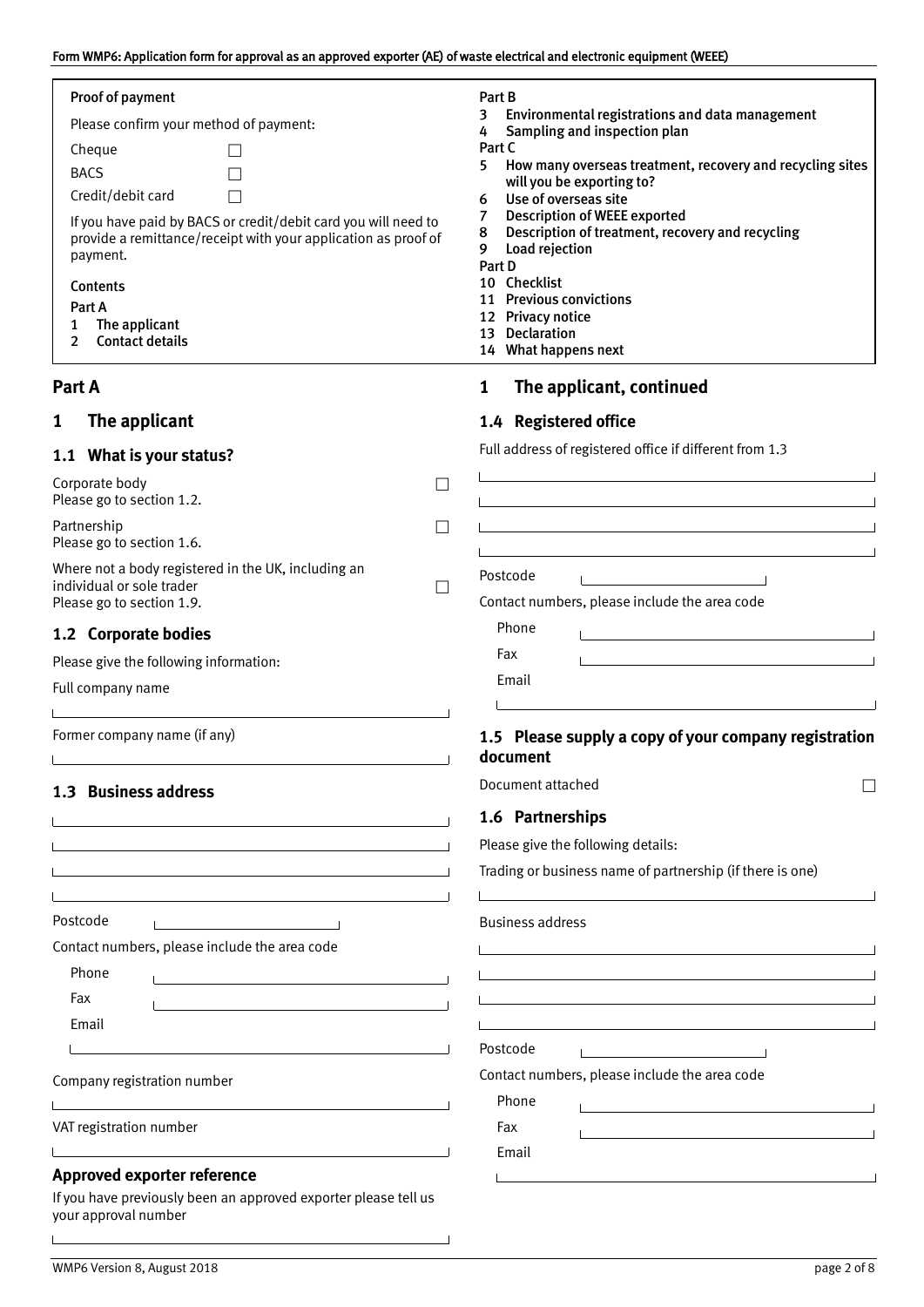## <span id="page-2-0"></span>**1 The applicant, continued**

## **1.7 Please give the following details for each partner**

| Partner 1            |  |
|----------------------|--|
| Title                |  |
| First name           |  |
| Last name            |  |
| Partner <sub>2</sub> |  |
| Title                |  |
| First name           |  |
| Last name            |  |
| Partner <sub>3</sub> |  |
| Title                |  |
| First name           |  |
| Last name            |  |
|                      |  |

Please continue on a separate sheet if you have more than three partners.

### **1.8 Please supply evidence of partnership**

| For example a deed of partnership |  |
|-----------------------------------|--|
|-----------------------------------|--|

Document attached

## **1.9 Individual or sole trader**

Please give the applicant's details

| Title                    |                                                                                                                                                                          |
|--------------------------|--------------------------------------------------------------------------------------------------------------------------------------------------------------------------|
| First name               |                                                                                                                                                                          |
| Last name                | <u> 1989 - Andrea Andrew Maria (h. 1989).</u>                                                                                                                            |
| Position                 |                                                                                                                                                                          |
|                          |                                                                                                                                                                          |
| Trading or business name |                                                                                                                                                                          |
|                          | Business address or principal place of business<br><u> 1989 - Johann Stoff, deutscher Stoff, der Stoff, der Stoff, der Stoff, der Stoff, der Stoff, der Stoff, der S</u> |
|                          |                                                                                                                                                                          |
|                          |                                                                                                                                                                          |
|                          |                                                                                                                                                                          |
| Postcode                 | the control of the control of the control of the control of                                                                                                              |
|                          | Contact numbers, please include the area code                                                                                                                            |
| Phone                    | <u> 1980 - Jan Barnett, fransk politik (d. 1980)</u>                                                                                                                     |
| Fax                      |                                                                                                                                                                          |
| Email                    |                                                                                                                                                                          |

## **1 The applicant, continued**

### **1.10 Service of notices**

Notices will be served on the companies registered office address, if you wish it to be sent to a different address that is not your registered office please include below.

|              |                        | the contract of the contract of the contract of the contract of the contract of the contract of the contract of                                                                                                               |
|--------------|------------------------|-------------------------------------------------------------------------------------------------------------------------------------------------------------------------------------------------------------------------------|
|              |                        | <u>a sa barang ang pagbabang nagarang pangangang nagarang pangangang nagarang pang</u>                                                                                                                                        |
|              |                        | the control of the control of the control of the control of the control of the control of the control of the control of the control of the control of the control of the control of the control of the control of the control |
|              | Postcode               | the control of the control of the control of the control of                                                                                                                                                                   |
| 2            | <b>Contact details</b> |                                                                                                                                                                                                                               |
| Name         |                        | 2.1 Please give the details of someone we can contact<br>with questions about this application                                                                                                                                |
|              | Title                  | $\mathbf{I}$ and $\mathbf{I}$ are the set of $\mathbf{I}$                                                                                                                                                                     |
|              | First name             |                                                                                                                                                                                                                               |
|              | Last name              | the control of the control of the control of the control of the control of the control of                                                                                                                                     |
| Position     |                        |                                                                                                                                                                                                                               |
|              |                        |                                                                                                                                                                                                                               |
|              |                        | If you have already provided the address and contact details,<br>indicate which section they are provided in                                                                                                                  |
| $1.3$ $\Box$ | 1.4                    | $1.6$ $\Box$<br>1.9<br>П.                                                                                                                                                                                                     |
| Address      |                        |                                                                                                                                                                                                                               |
|              |                        |                                                                                                                                                                                                                               |
|              |                        |                                                                                                                                                                                                                               |
|              |                        |                                                                                                                                                                                                                               |
|              |                        |                                                                                                                                                                                                                               |
|              | Postcode               | $\mathbf{1}$ and $\mathbf{1}$ and $\mathbf{1}$ and $\mathbf{1}$                                                                                                                                                               |
|              |                        | Contact numbers, please include the area code                                                                                                                                                                                 |
|              | Phone                  |                                                                                                                                                                                                                               |
|              | Fax                    | <u> 1980 - Andrea Andrew Maria (h. 1980).</u>                                                                                                                                                                                 |
|              | Mobile                 |                                                                                                                                                                                                                               |
|              | Email                  |                                                                                                                                                                                                                               |
|              |                        |                                                                                                                                                                                                                               |

### **Part B**

## **3 Environmental registrations and data management**

### **Waste carriers and brokers**

If you buy or sell waste you must be registered as a waste broker. You may also need to register as a waste carrier if you transport other people's waste.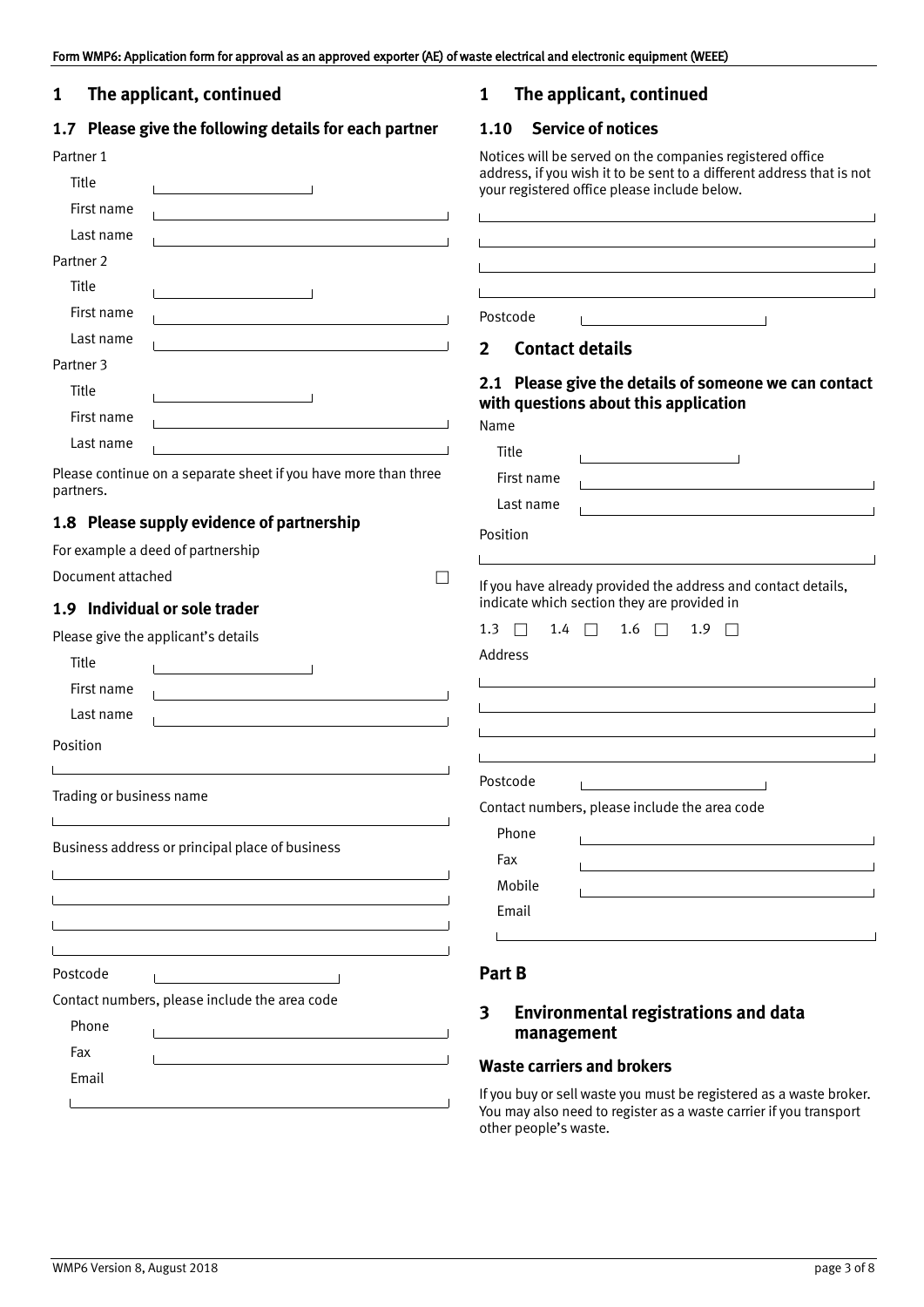### <span id="page-3-0"></span>**3 Environmental registrations and data management, continued**

### **3.1 Are you registered as a waste carrier or broker, or both?**

 $No \quad \Box$ Yes  $\Box$  Please provide details Registration number

Waste carrier and/or broker

## **4 Sampling and inspection plan**

Please request Best Practice Templates from your regulator, using the contact details on page 1, to assist you with this application.

Applicants for AE approval must include a sampling and inspection plan with the completed application e‐form. In the plan you must provide us with details of how you determine:

- the weight of the WEEE that you export
- that the WEEE you export has arisen in the UK
- the source of the WEEE
- whether the WEEE you export is obligated or non‐obligated (you cannot issue evidence notes on non‐obligated WEEE)
- the correct category for the WEEE you export see Schedule 1 of the Regulations
- whether the WEEE you export is household (B2C) or non‐household (B2B)
- the quantity in tonnes and category of any WEEE which is reused overseas.

You must also include the following related information with your application:

- If you export reused EEE overseas tell us how it is transported and what the market for that EEE is
- You must describe the audit systems you use to ensure that evidence notes are issued correctly
- You must provide information on how you, or the downstream sites you send WEEE to, are able to achieve the recovery and recycling targets set out in the WEEE Regulations
- Provide details on how you are able to avoid double‐counting of WEEE; i.e. that evidence is not issued on the same WEEE twice
- Confirm whether any WEEE is sent for energy recovery.

### **Equivalent standards**

As part of the application and during compliance monitoring, AEs need to demonstrate that overseas sites to which they are exporting WEEE or WEEE materials for treatment, recovery or recycling are operating under conditions that are equivalent to those required in the EU under the WEEE Directive. This will mean providing us with evidence that the best available treatment, recovery and recycling techniques (BATRRT) are being used, the appropriate permits are in place for the overseas site, and that the site meets the technical requirements set out in Annex VII of the Directive.

## **4 Sampling and inspection plan, continued**

We have interpreted this to mean that such overseas sites are operated in a manner that achieves the level of environmental protection required by the Waste Framework Directive 75/442/EEC. This means that the overseas site must operate within a regulatory regime, which requires that:

'Necessary measures are taken to ensure that waste is recovered or disposed of without endangering human health and without using processes or methods which could harm the environment, and in particular:

- without risk to water, air, soil and plants and animals
- without causing a nuisance through noise or odours
- without adversely affecting the countryside or places of special interest.'

The regime should also include necessary measures to prohibit the abandonment, dumping or uncontrolled disposal of waste by the overseas site.

The regulatory regime may require permits to be held, but it need not necessarily do so. The essential factor of the regime is that compliance with the standard specified above can be enforced against the overseas site.

AEs seeking approval will have to provide evidence for each overseas site outside the EEA, demonstrating that they are operating to equivalent standards.

Such evidence can be in one of the following forms:

- evidence from the overseas site that it is a regulated site operating within a regime that ensures equivalent standards. Typically this would be a copy of all relevant permits, licences etc.
- a statement from the competent authority under which the relevant site operates confirming that the site is regulated and operating within a regime that achieves equivalent operating standards.

All documentary evidence submitted must be in English or accompanied by an English translation.

### **International Waste Shipments (IWS)**

AEs must comply with the provisions of the Waste Shipments Regulation (EC/1013/2006), which apply to the export of wastes from the UK. The regulation provides a range of different control procedures, which are determined by the classification of the waste and the country of destination. Most transboundary shipments of WEEE will be subject to a notification procedure.

For further information on IWS permits or specific questions, contact:

The Environment Agency IWS team on 01925 542 265 or visit [www.gov.uk/guidance/importing](https://www.gov.uk/guidance/importing-and-exporting-waste)‐and‐exporting‐waste

Natural Resources Wales by telephone on 0300 065 3073, by email [waste‐shipments@naturalresourceswales.gov.uk](mailto:waste-shipments@naturalresourceswales.gov.uk) or visit [naturalresourceswales.gov.uk/permits‐and‐permissions/waste/](http://naturalresourceswales.gov.uk/permits-and-permissions/waste/international-waste-shipments/?lang=en) [international‐waste‐shipments/?lang=en](http://naturalresourceswales.gov.uk/permits-and-permissions/waste/international-waste-shipments/?lang=en)

For Northern Ireland, the Northern Ireland Environment Agency on 028 9056 9742.

For Scotland, the Scottish Environment Protection Agency (SEPA) on 01786 457700 or visit

[www.sepa.org.uk/regulations/waste/transfrontier‐shipment‐of‐](https://www.sepa.org.uk/regulations/waste/transfrontier-shipment-of-waste) [waste](https://www.sepa.org.uk/regulations/waste/transfrontier-shipment-of-waste)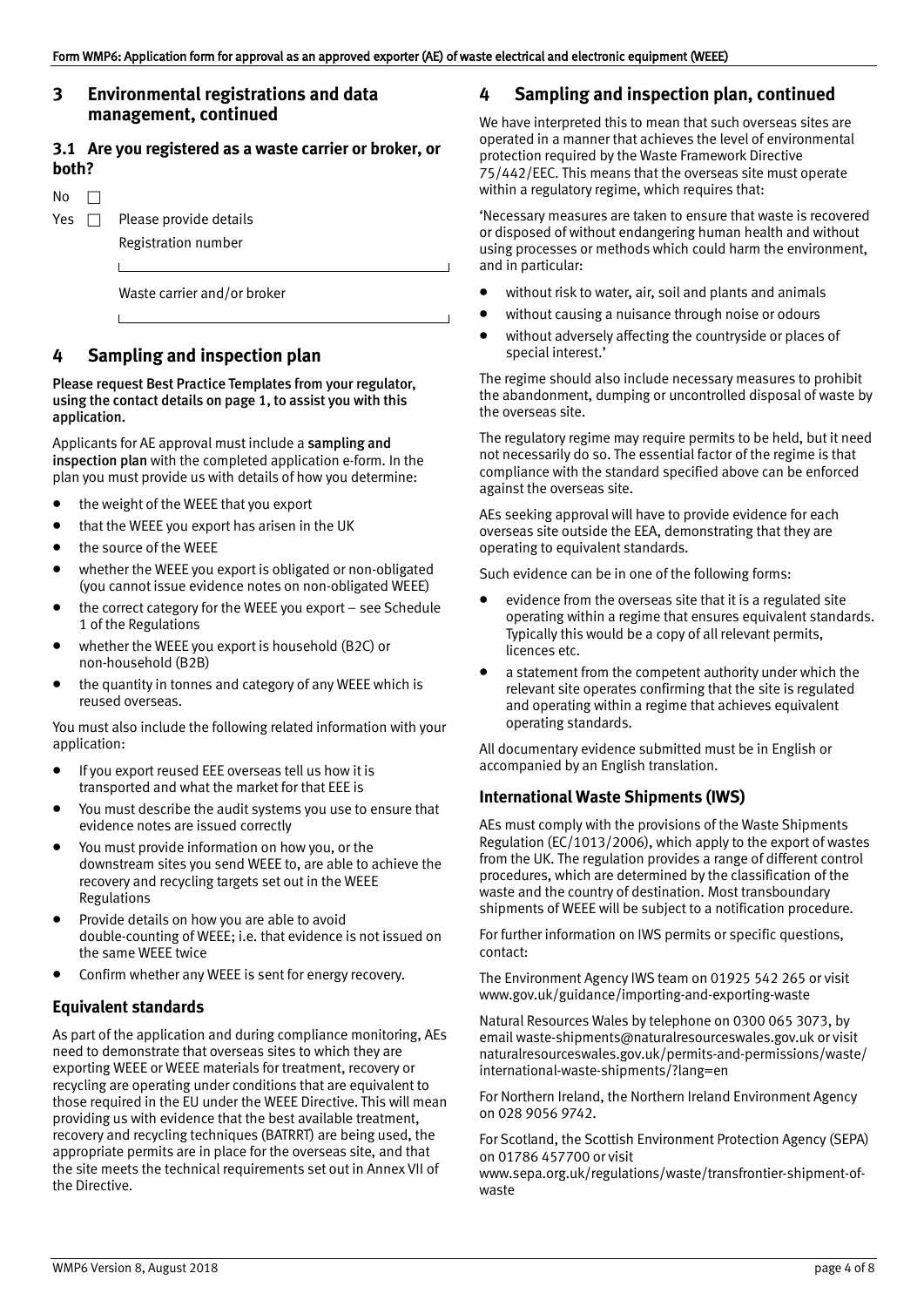## <span id="page-4-0"></span>**Part C**

**You will need to fill in a separate Part C for each overseas site you expect to send WEEE to for treatment, recovery and recycling. If you do not provide details of each overseas site you subsequently use, you will not be permitted to issue evidence against WEEE exported to them. Please take as many copies of Part C as you need before you start to fill it in.**

## **5 How many overseas treatment, recovery and recycling sites will you be exporting to?**

This is the number of copies of Part C we will need from you. This is Part C  $\qquad \qquad$  of  $\qquad \qquad$ 

## **6 Use of overseas site**

### **6.1 Please give the following details for this overseas treatment, recovery and/or recycling site.**

If you do not provide details of the overseas site you intend to use we will not include this Part C in your approval

Company name

| Main contact |                                                                                                                                                                                                                               |  |
|--------------|-------------------------------------------------------------------------------------------------------------------------------------------------------------------------------------------------------------------------------|--|
| Title        |                                                                                                                                                                                                                               |  |
| First name   | <u> 1989 - Johann Stein, mars an deus Amerikaansk kommunister (</u>                                                                                                                                                           |  |
| Last name    |                                                                                                                                                                                                                               |  |
| Position     |                                                                                                                                                                                                                               |  |
|              | <u> 1989 - Johann Stoff, deutscher Stoff, der Stoff, der Stoff, der Stoff, der Stoff, der Stoff, der Stoff, der S</u>                                                                                                         |  |
| Site address |                                                                                                                                                                                                                               |  |
|              | the control of the control of the control of the control of the control of the control of the control of the control of the control of the control of the control of the control of the control of the control of the control |  |
|              | the control of the control of the control of the control of the control of the control of the control of the control of the control of the control of the control of the control of the control of the control of the control |  |
|              |                                                                                                                                                                                                                               |  |
|              | and the control of the control of the control of the control of the control of the control of the control of the                                                                                                              |  |
| Postcode     |                                                                                                                                                                                                                               |  |
|              | Contact numbers, please include the area code                                                                                                                                                                                 |  |
| Phone        |                                                                                                                                                                                                                               |  |
| Fax          |                                                                                                                                                                                                                               |  |
| Mobile       |                                                                                                                                                                                                                               |  |
| Email        |                                                                                                                                                                                                                               |  |
|              | the control of the control of the control of the control of the control of the control of                                                                                                                                     |  |
|              | Web address (if available)                                                                                                                                                                                                    |  |
| Website      |                                                                                                                                                                                                                               |  |
|              | the control of the control of the control of the control of the control of                                                                                                                                                    |  |
|              |                                                                                                                                                                                                                               |  |
|              |                                                                                                                                                                                                                               |  |

## **7 Description of WEEE exported**

Please enter the list of wastes code that relates to the WEEE that you will be exporting.

| B1010                      | Metal and metal-alloy wastes in metallic,<br>non-dispersible form                                                                                           |  |
|----------------------------|-------------------------------------------------------------------------------------------------------------------------------------------------------------|--|
| B1050                      | Mixed non-ferrous metal                                                                                                                                     |  |
| GCO10                      | Electrical assemblies consisting only of metals or<br>alloys                                                                                                |  |
| GC020                      | Electronic scrap (e.g. printed circuit boards,<br>electronic components, wire, etc.)                                                                        |  |
| B1115                      | Waste metal cables coated or insulated with<br>plastics                                                                                                     |  |
| B2020                      | Glass waste in non-dispersible form (excluding<br>CRT)                                                                                                      |  |
| B3010                      | Solid plastic waste (ethylene, styrene,<br>polypropylene etc)                                                                                               |  |
| A2010                      | Glass from CRTs and other activated glass                                                                                                                   |  |
| A1190                      | Waste metal cables coated or insulated with<br>plastics containing or contaminated with coal tar,<br>PCB14, lead, cadmium, other organohalogen<br>compounds |  |
| Please specify other codes |                                                                                                                                                             |  |

#### Link to codes

[www.gov.uk/government/publications/waste](https://www.gov.uk/government/publications/waste-shipments-regulation-wsr-consolidated-waste-list)‐shipments‐ [regulation‐wsr‐consolidated‐waste‐list](https://www.gov.uk/government/publications/waste-shipments-regulation-wsr-consolidated-waste-list)

Please describe the waste you intend to export to this site, or which will be passed to this site by another overseas site on your behalf. You should describe the type of WEEE (i.e. whole appliances) or WEEE derived materials (i.e. ferrous metals) that you are exporting.

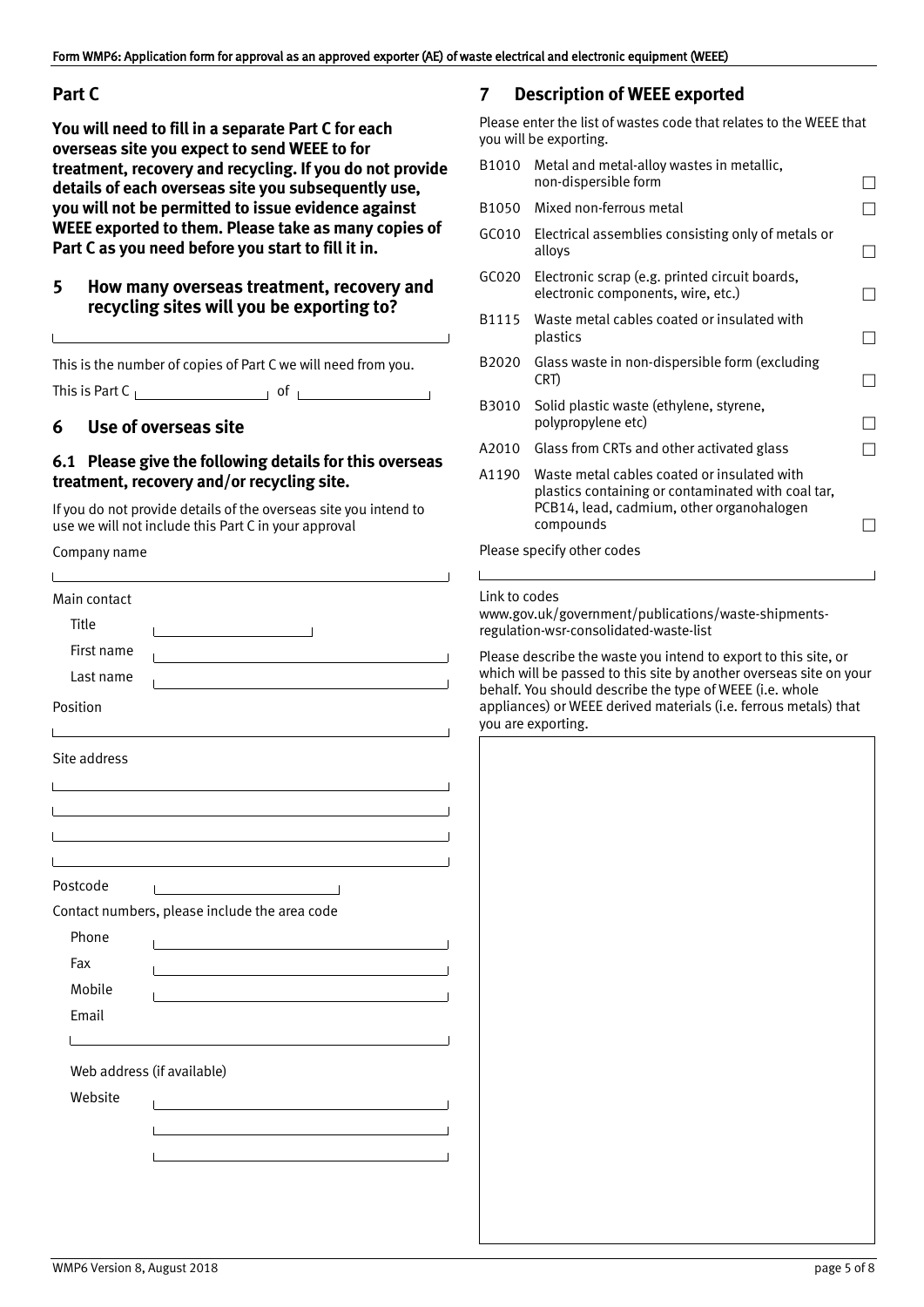## <span id="page-5-0"></span>**8 Description of treatment, recovery and recycling**

Please describe the treatment, recovery and recycling processes that will be undertaken on WEEE at this site. Please provide as much detail as possible. i.e. mobile phones exported for refurbishment and re‐use, non‐ferrous metals smelted for recovery etc.



Please continue on a separate sheet if you wish to add further details.

## **9 Load rejection**

If your application is approved you must record any tonnage rejected by the overseas treatment site so that it can be deducted from the total amount of evidence notes issued.

Please tell us about your arrangements for loads that are rejected or returned to the UK from this overseas site.

Include arrangements the site or importing country have implemented – for example, financial bonds.

## **10 Checklist**

### For applications to issue evidence notes for:

| 400 tonnes or less - enclose a cheque for £600/£500  |                |
|------------------------------------------------------|----------------|
| over 400 tonnes - enclose a cheque for £3,500/£2,570 | $\overline{a}$ |
| I enclose:                                           |                |
| evidence of company registration, Section 1.5        |                |
| evidence of formal partnership, Section 1.8          |                |
| sampling and inspection plan, Section 4              |                |
|                                                      |                |

How many copies of Part C are you submitting in total?

How many sets of evidence to support the equivalent standard are you submitting in total?

How many continuation sheets are you attaching to this form in total?

The application will not be accepted for consideration unless all the required information has been submitted.

## **11 Previous convictions**

As an operator of an AATF or approved exporter have you ever been convicted of an offence under the Waste Electrical and Electronic Equipment Regulations, 2006 as amended or the Waste Electrical and Electronic Equipment Regulations 2013?

 $No$   $\Box$ 

 $\mathbf{I}$ 

Yes  $\Box$  If yes, please provide further information about your conviction and what remedial steps you have taken to ensure this does not happen in the future.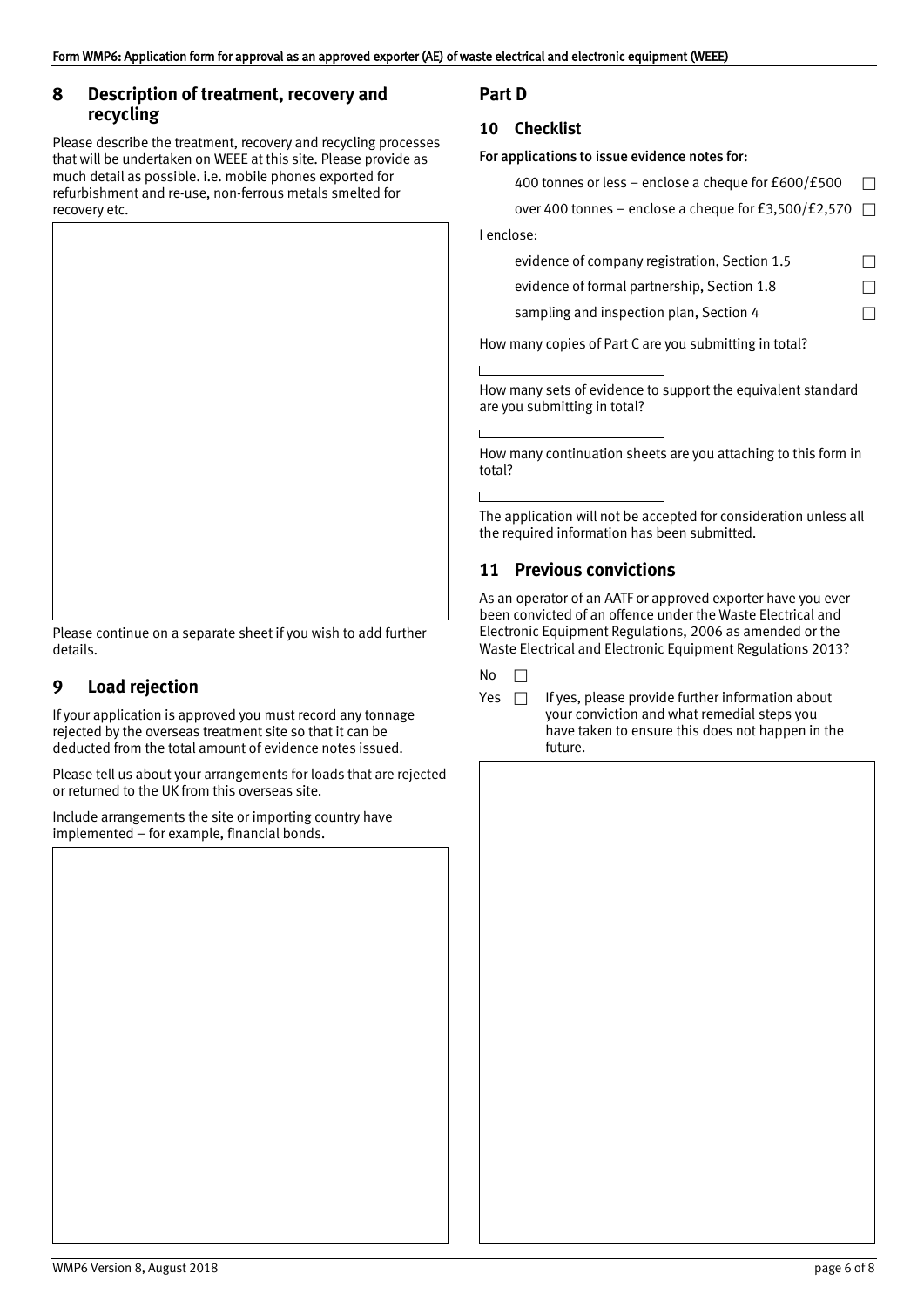## <span id="page-6-0"></span>**12 Privacy notice**

### **How we use your personal information**

The Environment Agency, Scottish Environment Protection Agency (SEPA), Northern Ireland Environment Agency (NIEA) and Natural Resources Wales (known as 'regulators') are responsible for determining applications for approval as an approved authorised treatment facility (AATF) and as an approved exporter (AE) for waste electrical and electronic equipment (WEEE).

The regulator that you send your application to is the data controller for your personal data. A data controller determines how and why personal data (personal information) is processed. Each regulator has their own policy explaining your rights and how they deal with your personal information. Please see the relevant link below depending on the regulator you are sending your application to. If you can't access the links, please use the contact details at the end of this form.

### **The Environment Agency**

Personal information charter

[\(www.gov.uk/government/organisations/environment](http://www.gov.uk/government/organisations/environment-agency/about/personal-information-charter)‐agency/ [about/personal‐information‐charter](http://www.gov.uk/government/organisations/environment-agency/about/personal-information-charter)). You can access the charter using the link or go to gov.uk and

search 'Environment Agency personal information charter'.

### **SEPA**

Privacy policy (www.sepa.[org.uk/help/privacy‐policy/](http://www.sepa.org.uk/help/privacy-policy/))

### **NIEA**

Data protection policy statement ([www.daera‐ni.gov.uk/publications/daera‐data‐protection‐policy](http://www.daera-ni.gov.uk/publications/daera-data-protection-policy-statement) [‐statement](http://www.daera-ni.gov.uk/publications/daera-data-protection-policy-statement))

### **Natural Resources Wales**

Data protection policy ([cdn.naturalresources.wales/media/685365/gdpr‐data‐](https://cdn.naturalresources.wales/media/685365/gdpr-data-protection-policy.pdf) [protection‐policy.pdf](https://cdn.naturalresources.wales/media/685365/gdpr-data-protection-policy.pdf))

The following privacy notice information applies for all of the regulators, no matter which you send your application to.

### The personal data we need

The personal data we collect includes:

- full name
- contact details

We are allowed to process your personal data because we have official authority as the environmental regulator. The lawful basis for processing your personal data is to perform a task in the public interest that is set out in law.

We need the information requested in order to process your application. Depending on method of payment we will process any personal data provided for this reason solely to take payment, this data will not be stored. If you don't provide the information requested then we can't determine your application.

#### What we do with your personal data

We process your personal data to:

- take payment and determine your application
- make sure you keep to the conditions of the licence, permit or registration
- publish a list of who is approved (public register)

## **12 Privacy notice, continued**

If your application for approval is successful the following information will be added to that list:

- name and address of the AATF/AE
- name and address of the operator of the AATF/ AE

Any information in your application may be disclosed in response to requests for information under the Freedom of Information Act 2000 and the Environmental Information Regulations 2004 (if the data protection laws allow). If you consider that any information you provide in connection with your application should be treated as commercially confidential, please let us know. You should be aware that we may be required by freedom of information laws to disclose information even where the applicant requests that it is kept confidential.

We use your email address to contact you with relevant information about your application.

We put all the information in your application on a public register unless the information is confidential.

We do not use your data to make an automated decision or for automated profiling.

We will not share or disclose your personal data to any other party outside the Environment Agency without your explicit consent, unless lawfully able to do so.

#### How long we keep your personal data

We will keep your personal data for 6 years from the approval date in line with our standard information retention policy.

#### Where your personal data is processed and stored

We store and process your personal data on our servers in the UK. We will not transfer your personal data outside the European Economic Area.

### Contact details

A Data Protection Officer (DPO) is responsible for independent advice and monitoring of the regulators' use of personal information.

If you have any concerns or queries about how your personal data is processed, or if you would like to make a complaint or request relating to data protection, please contact the relevant DPO below depending on which regulator you apply to:

#### The Environment Agency

Data Protection Officer Environment Agency Horizon House Deanery Road Bristol BS1 5AH

Email: dataprotection@env[ironment‐agency.gov.uk](mailto:dataprotection@environment-agency.gov.uk)

#### **SEPA**

Information Governance Unit Scottish Environment Protection Agency Strathallan House Castle Business Park **Stirling** FK9 4TZ

Email: [dataprotection@sepa.org.uk](mailto:dataprotection@sepa.org.uk)